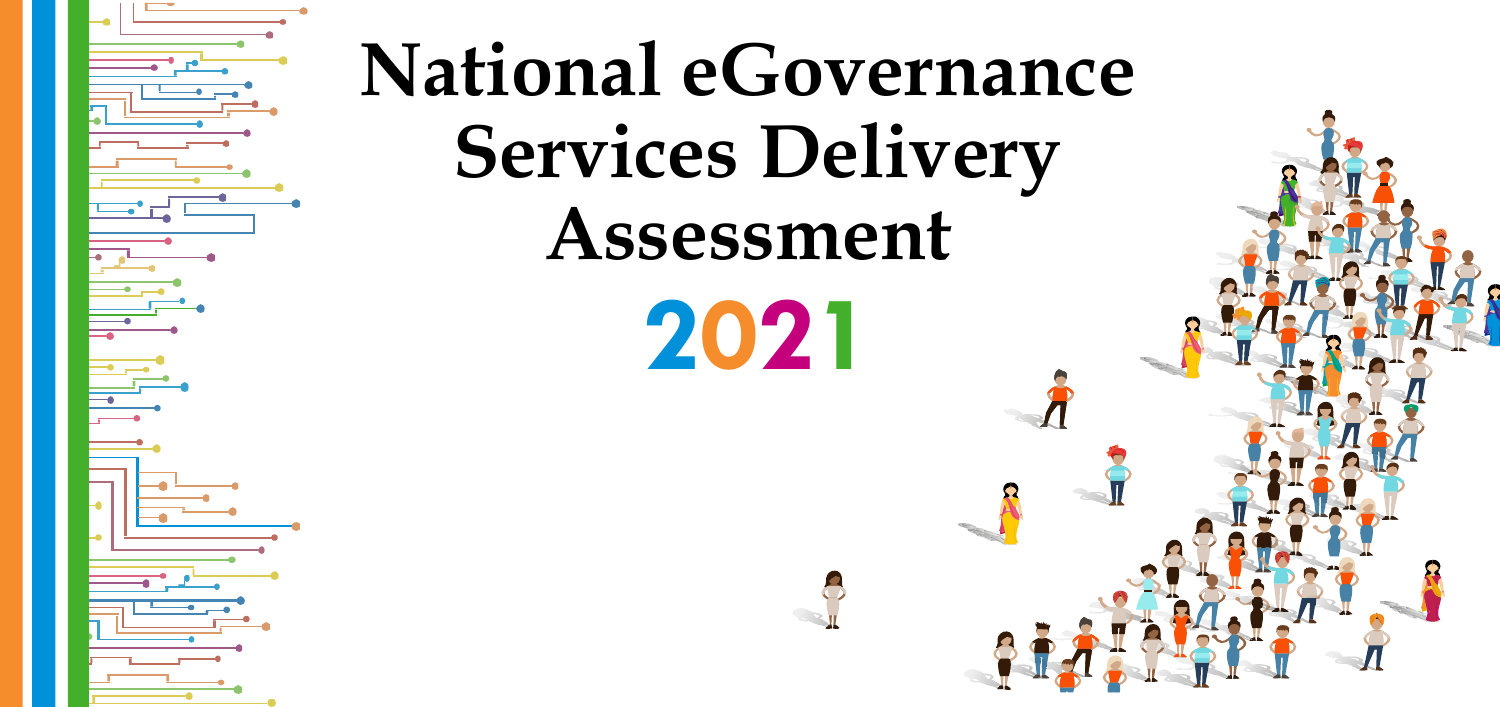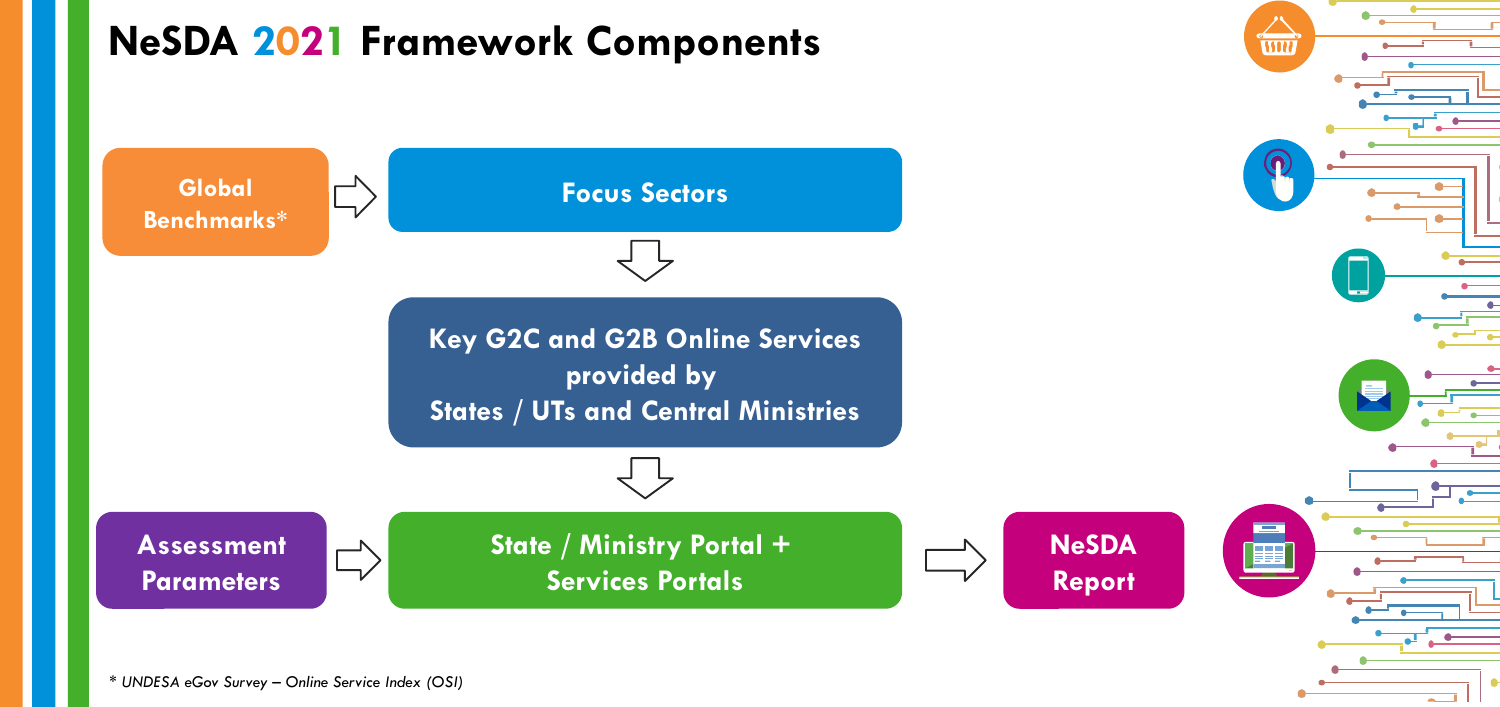





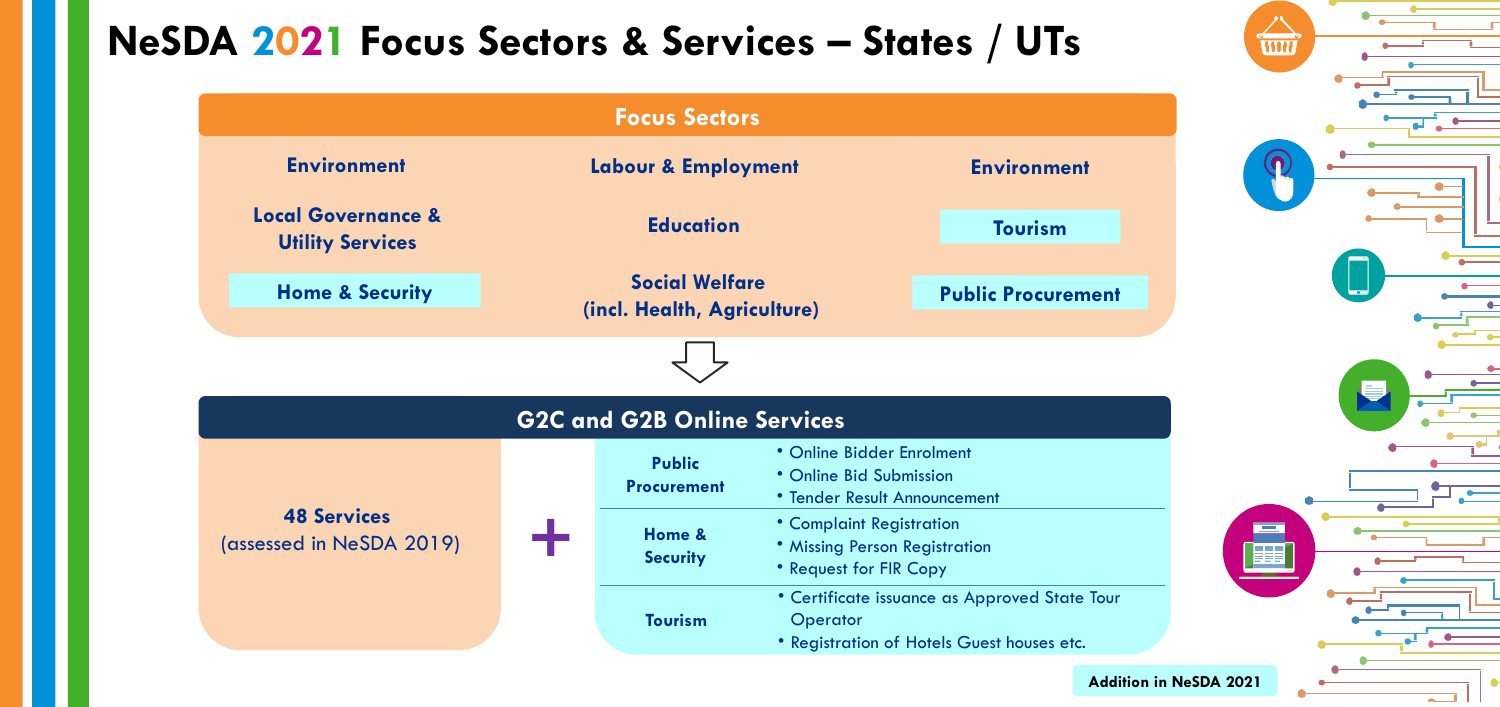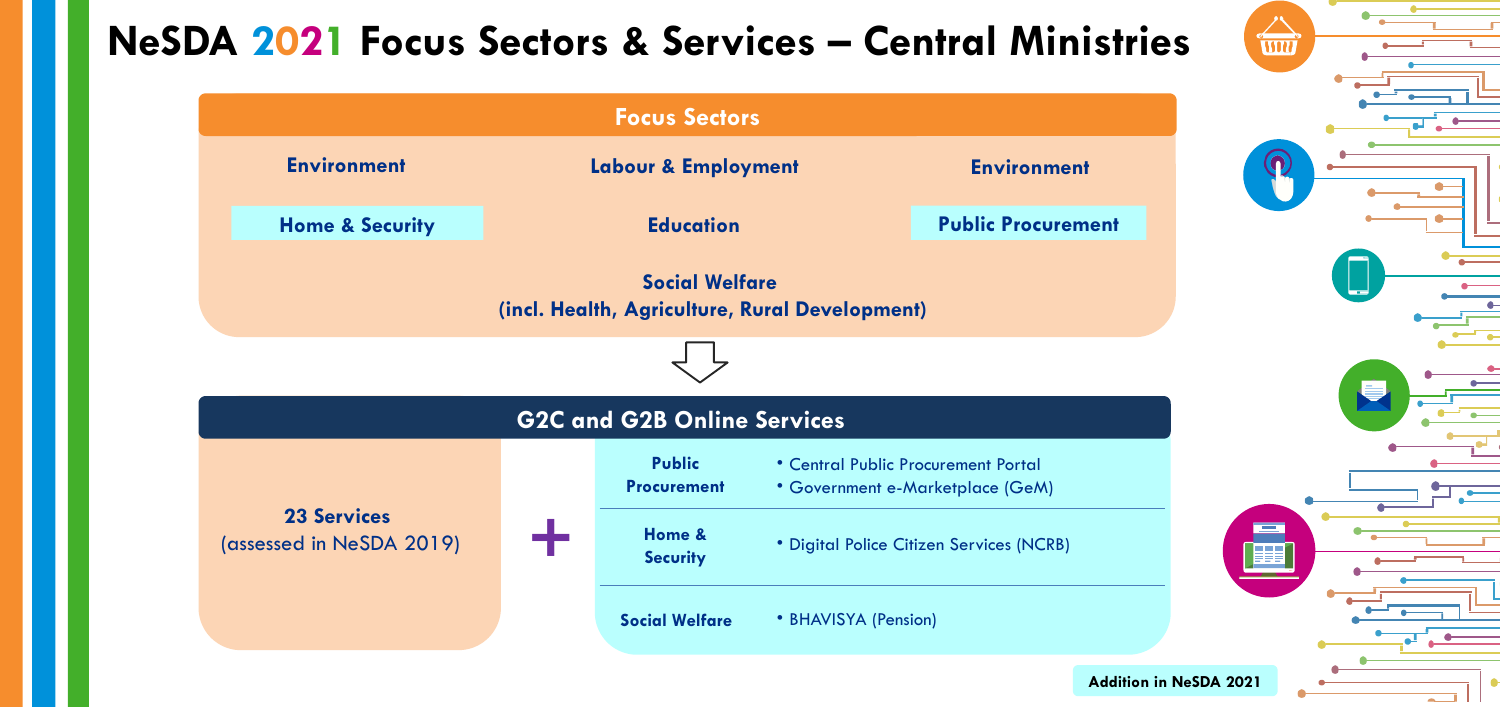



## **NeSDA 2021 Framework – States / UTs**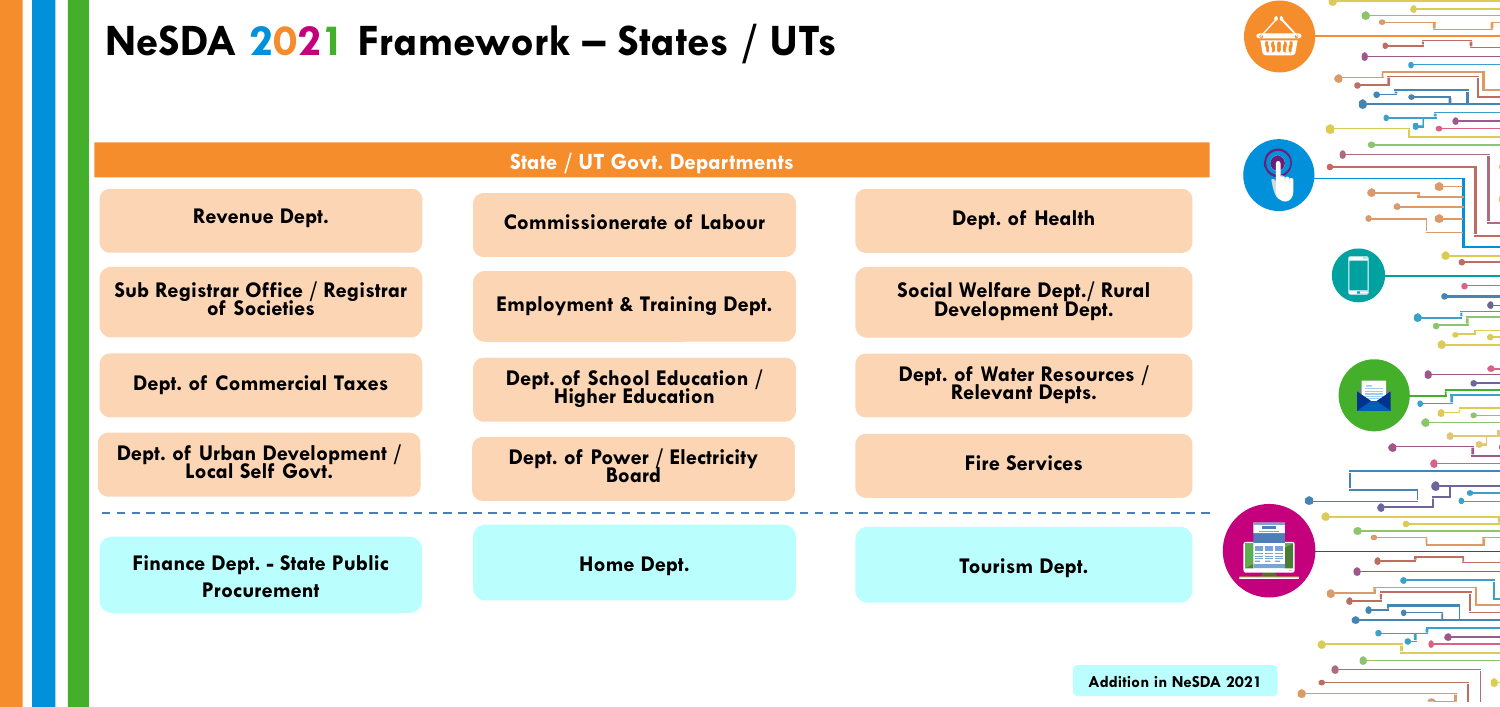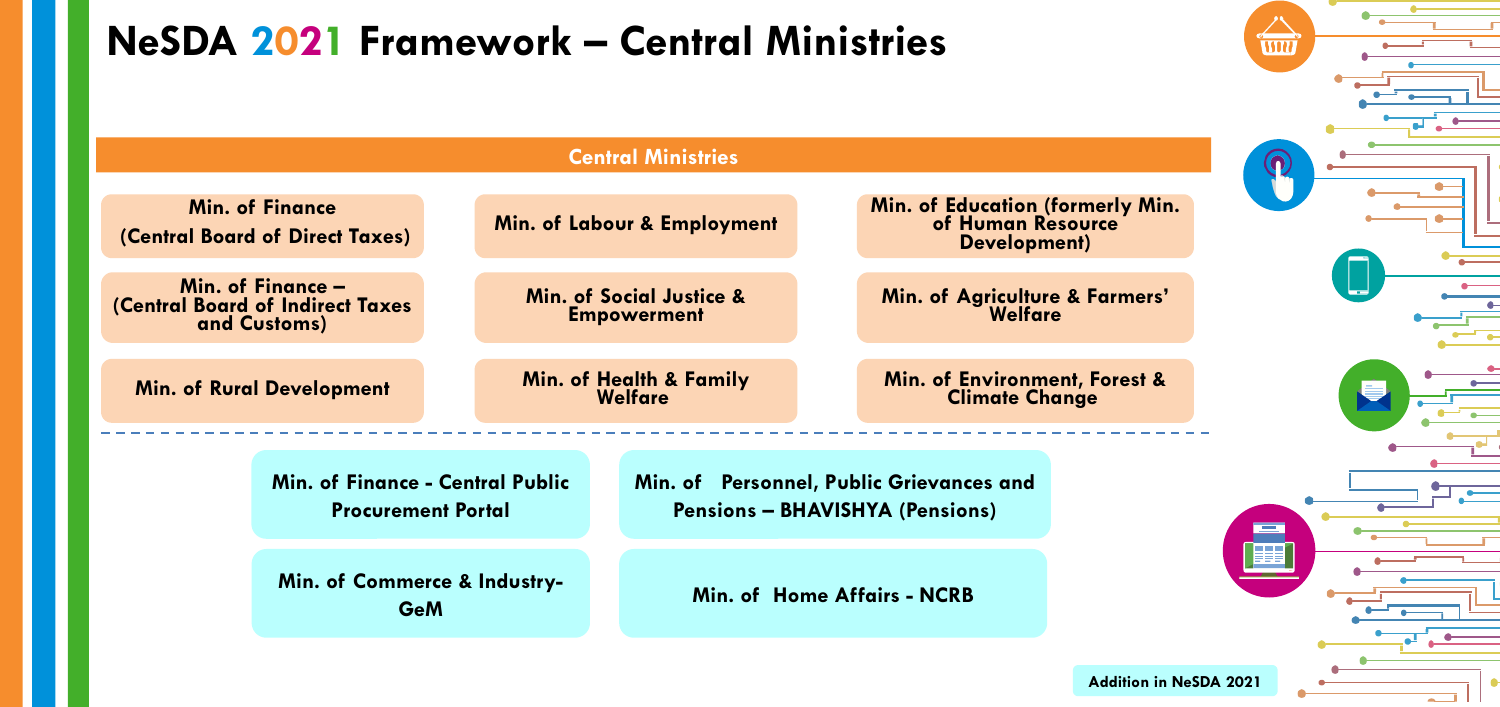